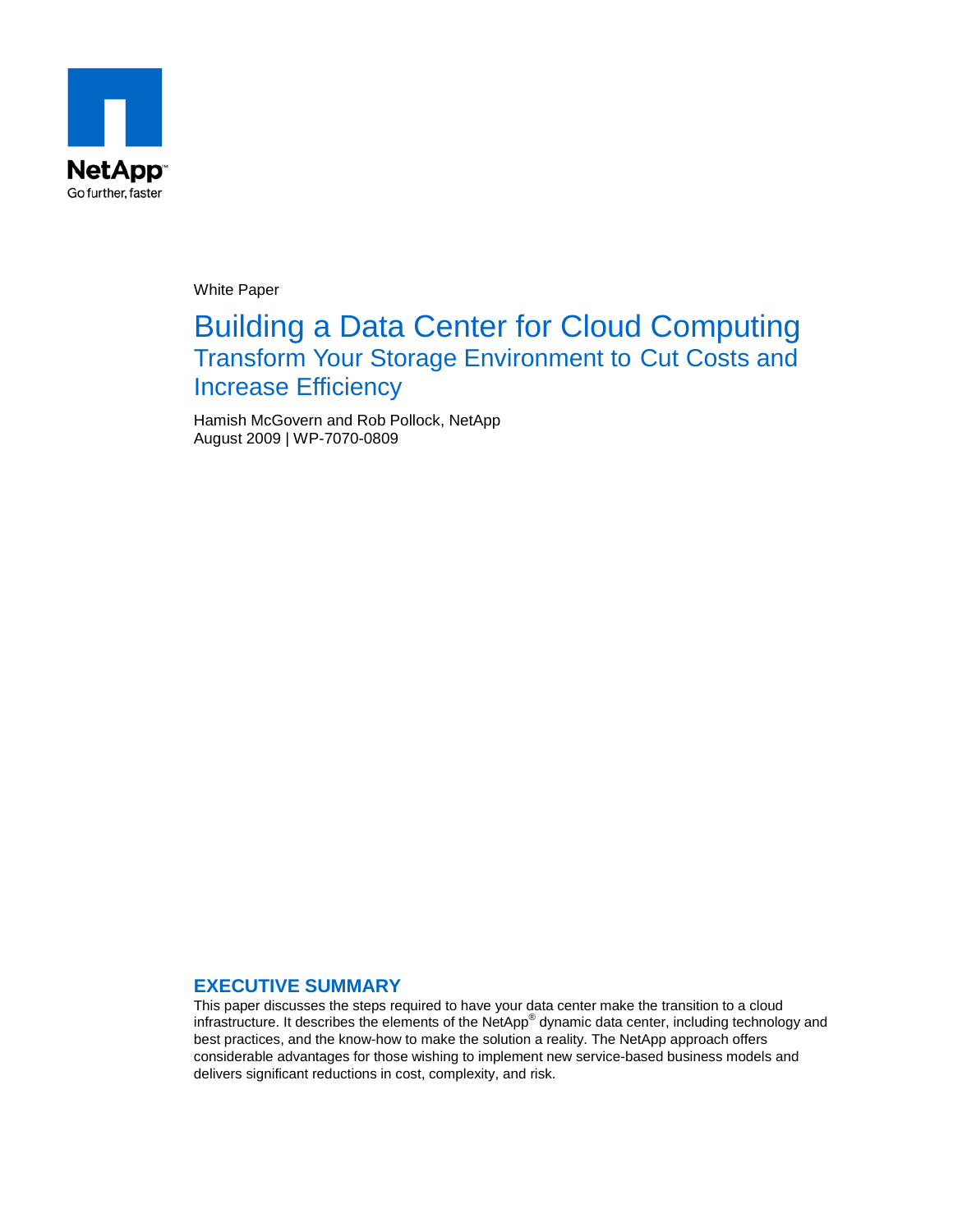### TABLE OF CONTENTS

| $\blacktriangle$ |  |
|------------------|--|
|                  |  |
|                  |  |
|                  |  |
|                  |  |
|                  |  |
|                  |  |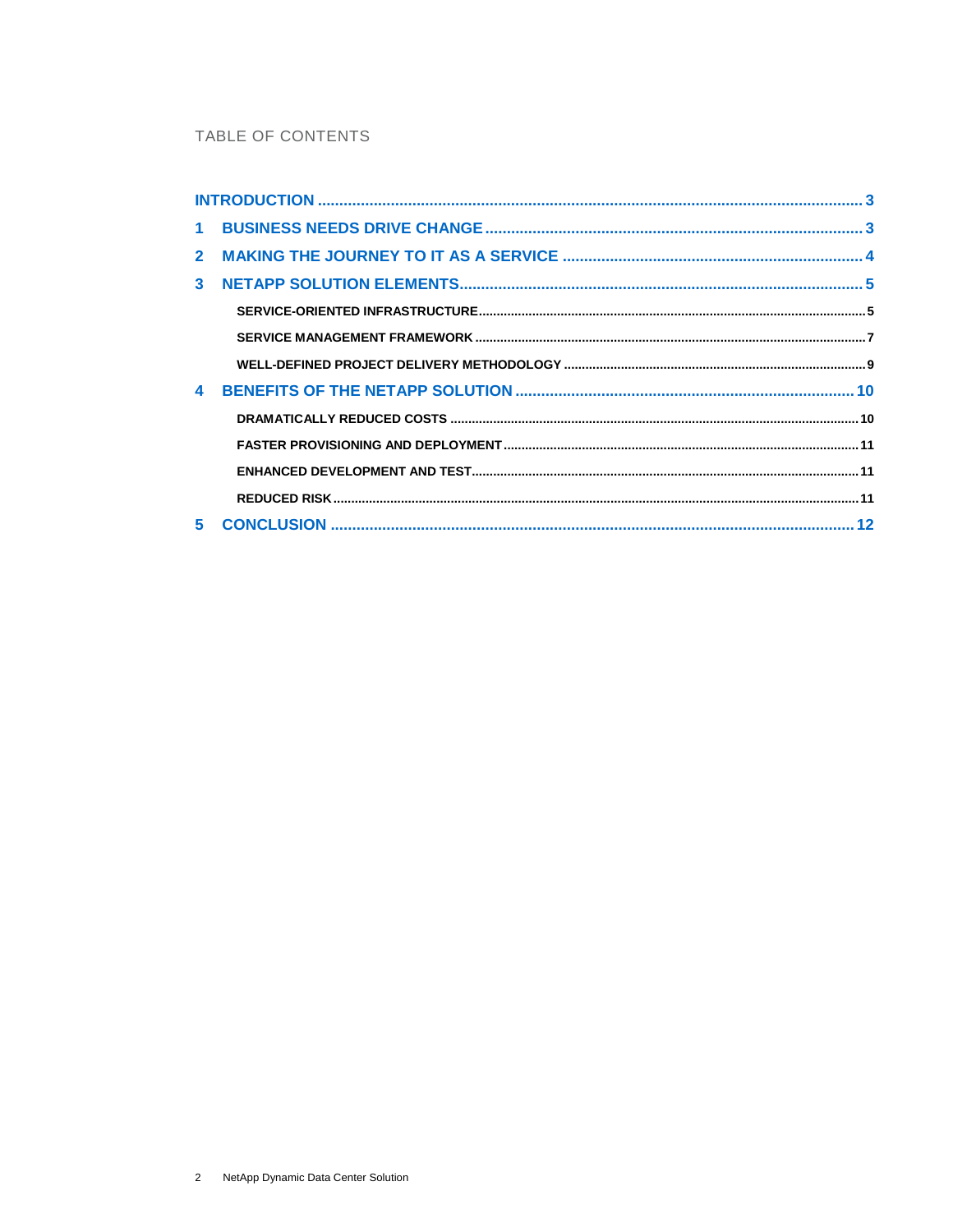## **INTRODUCTION**

Data centers are at a crossroad. Massive data growth, tough economic conditions, and physical data center limitations (power, heat, space) are exerting extreme pressure on traditional IT infrastructures. Additionally, many companies seek to deploy IT architectures that support new, service-based business models. Finding ways to take cost, complexity, and associated business risk out of the data center without sacrificing service levels and while maximizing the potential of virtualization has become a major objective for almost every enterprise.

From an IT standpoint, cloud computing promises to deliver elastic scalability, pay-as-you-grow efficiency, and a predictable cost structure. On the business side, these capabilities can help turn capital expenses into operating expenses and increase productivity and innovation. Technological maturity is making workable cloud solutions both possible and affordable. You may already be considering ways to make your data center more "cloud-like" to boost efficiency, cut capital costs, and provide the elastic scaling you need to adapt to rapidly changing business requirements.

In theory, a cloud infrastructure makes it possible to change the way data centers are architected, built, and managed. But how do you begin making the transition while avoiding disruptions and without adding costs to ongoing operations? Those who have embarked on the journey to the next-generation data center have done so leveraging a dynamic computing model, centralized resource management, and rapid, flexible resource allocation to support the delivery of IT as a service (ITaaS). NetApp has worked with companies across the globe to create highly efficient data centers that reduce capital and management costs by 40% or  $more<sup>1</sup>$  $more<sup>1</sup>$  $more<sup>1</sup>$ .

The NetApp dynamic data center solution delivers cost-efficient, virtualized, dynamic storage services for customers around the world and across all industries. The solution is based on a proven project delivery methodology that eases your transition to cloud computing. It includes a comprehensive management framework to rapidly commission and decommission applications, provision (and reprovision) required resources, and nondisruptively migrate applications and data across resources to meet changing servicelevel requirements. The NetApp solution allows you to seamlessly expand your underlying infrastructure and/or retire older components while maintaining continuous operations.

This white paper discusses the key challenges of data center transformation and explains how NetApp technology has been optimized to efficiently solve these challenges. It describes in detail the elements of the NetApp dynamic data center solution, including a service-oriented infrastructure (SOI) that utilizes standardized configurations. It also describes a service management framework that clearly defines all necessary management processes and enables a catalog of services that you can offer to your customers or application owners. In addition it explains a well-defined project delivery methodology that will take risk and complexity out of your transition.

# **1 BUSINESS NEEDS DRIVE CHANGE**

A desire to reduce the cost, complexity, and risk associated with traditional data center infrastructures has become a driving force behind the changes that are sweeping through IT:

- Costs include not only the acquisition cost, but also ongoing management costs that are highly dependent on the operational efficiency of your storage environment.
- Compound annual growth rates (CAGRs) for storage ranging from 50 to 100% have a huge impact on IT budgets and create a constant management challenge.
- Unnecessarily complex infrastructure drives management costs up and business flexibility down.
- Complicated processes for data protection and disaster recovery increase business risks.

-

<span id="page-2-0"></span><sup>&</sup>lt;sup>1</sup> Sensis Case Study, Oliver Wyman, July 2007.<http://media.netapp.com/documents/sensis-case-study.pdf>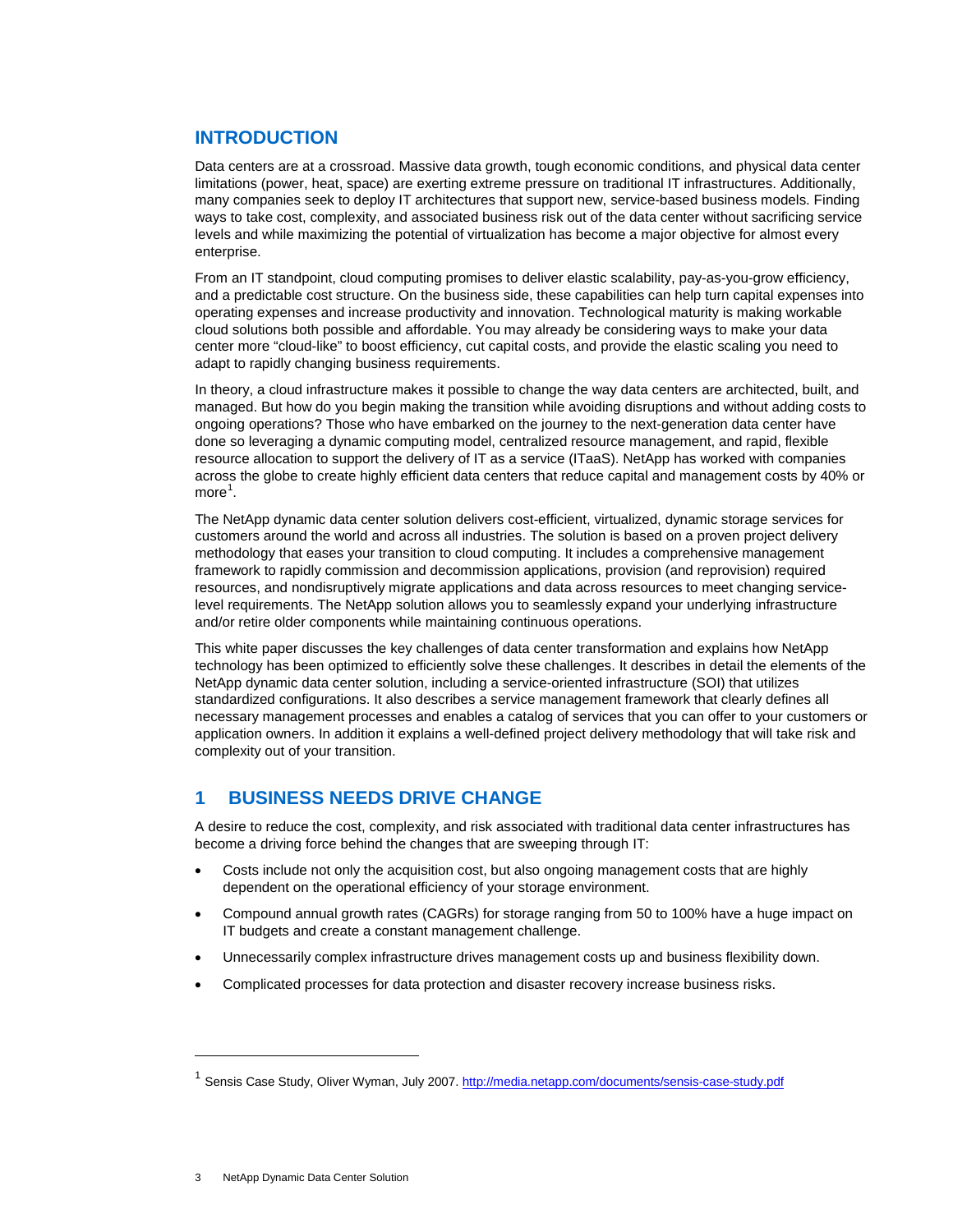These difficulties have led forward-thinking IT organizations to articulate a number of specific business needs:

- Pay as you go **b •** Self-service
	-
- 
- Data security and privacy **•** Instant delivery and capacity elasticity

The NetApp dynamic data center solution addresses these needs by standardizing your storage infrastructure and storage practices, reducing complexity, and rationalizing procurement and deployment so you can deliver better results at less cost with less risk. Integrated data protection enables backup/recovery and disaster recovery processes to be the same regardless of the application.

The NetApp dynamic data center solution is uniquely designed to satisfy the requirements of cloud storage by delivering:

- 
- Secure multi-tenancy Service automation and management
- 
- Data mobility **•** Storage efficiency
- Integrated data protection
- 

These requirements and the capabilities that address them are described in detail in a NetApp white paper entitled "Storage Infrastructure for Cloud Computing: NetApp Is the Technology Partner of Choice." This paper focuses on the details of deploying the NetApp dynamic data center solution.

| Data Center Challenge          | How the NetApp Solution Helps                                                                                                                                                                                                      |
|--------------------------------|------------------------------------------------------------------------------------------------------------------------------------------------------------------------------------------------------------------------------------|
| <b>High costs</b>              | Consolidates infrastructure and centralizes control.<br>Provisioning and activation are on demand. Maximizes<br>storage utilization, minimizing total raw capacity and reducing<br>associated costs for space, power, and cooling. |
| Time to market                 | Eliminates labor-intensive tasks. Rapid and reliable services<br>through a single management framework with well-defined<br>processes and a consistent methodology.                                                                |
| <b>Operational risk</b>        | Data protection is fully integrated. Backup and recovery are<br>designed in and consistent across multiple classes of data.                                                                                                        |
| New technology deployment risk | Proven end-to-end delivery approach takes the guesswork<br>out of moving to an IT-as-a-service model.                                                                                                                              |

**Table 1) Data center challenges that the NetApp dynamic data center solution helps address.**

# **2 MAKING THE JOURNEY TO IT AS A SERVICE**

Because not everyone's requirements and timelines are the same, NetApp works closely with you to understand your needs. You may be building a new data center that needs to incorporate some or all elements of the NetApp dynamic data center solution. You may be evolving your existing data center with an eye toward preserving your existing investments. Or you may only be interested in a small pilot project. No matter what your objectives, we can facilitate your journey by adapting this solution to your requirements and timeline.

Making the transition to the NetApp dynamic data center solution is a five-phase process. Each step is taken with the big picture in mind to generate significant benefits. Completion of all five phases effectively bridges the gap from traditional IT to service-oriented infrastructure to enterprise cloud services.

The phases are:

- **Centralize management** to gain visibility of costs, take control of your IT infrastructure, gain economies of scale, and begin the journey to service-oriented infrastructure.
- **Standardize your offering** based on key business requirements. Attempting to support point solutions for each application is costly and slows provisioning. Standardization with repeatable processes is key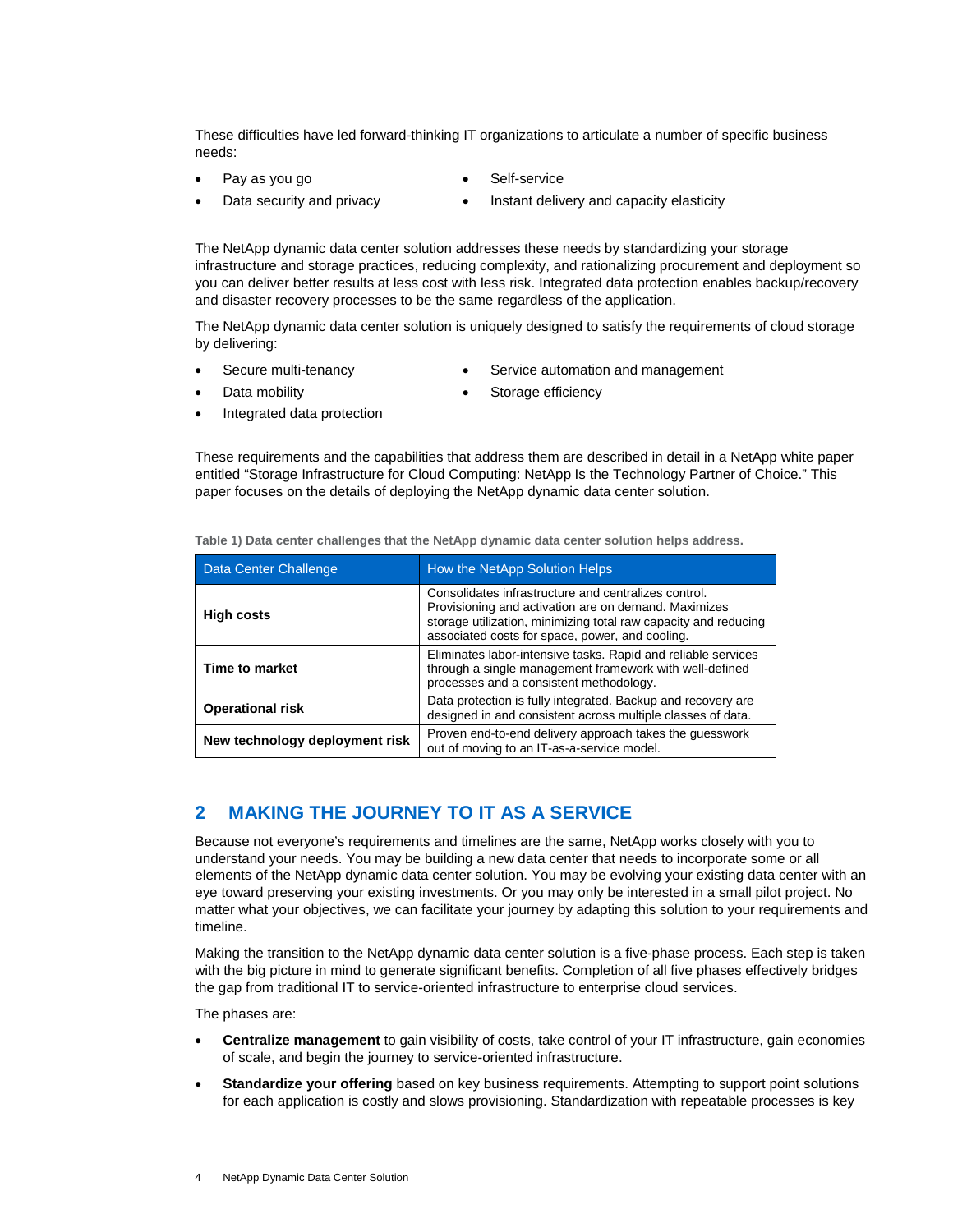to improving provisioning times and reducing support cost and risk. Standardization is a prerequisite for successful consolidation, automation, and cloud deployment.

- **Virtualize and consolidate** your physical infrastructure. Drive up asset utilization and take full advantage of NetApp storage efficiency. Virtualization happens at each level of the infrastructure stack, increasing asset utilization and simplifying management by facilitating the easy movement of both applications and data. Shared services and multi-tenancy—meeting the needs of multiple applications or customers with the same physical infrastructure—deliver much faster time to market and a lower overall cost structure.
- **Automate**. Once the offering and processes are standardized and infrastructure virtualized, automation becomes possible. Automation tools provide simple controls for overall workflow management.
- **Self-service** and APIs for delegated control. Handing over control is the crowning achievement. Allowing your internal or external customers the flexibility to scale on demand, being able to choose different levels of performance and data protection, and automating recovery from application errors are possible through application integration and self-service capabilities.



**Figure 1) Conceptual view of the journey to IT as a service and cloud infrastructure.**

## **3 NETAPP SOLUTION ELEMENTS**

The NetApp dynamic data center solution takes the complexity and cost out of your transition to a cloud infrastructure. The solution consists of three components:

- A **service-oriented infrastructure** replaces or supplements an ad hoc server, network, and storage infrastructure with a well-defined, standardized solution.
- A **service management framework** defines all the processes required to manage the solution. Storage is made available via a service catalog of capabilities you offer your internal or external customers.
- A **well-defined delivery methodology** takes the risk out of making the transition from where you are today.

The combination of an SOI and a well-defined management framework takes the guesswork out of provisioning and management.

#### **SERVICE-ORIENTED INFRASTRUCTURE**

The NetApp service-oriented infrastructure delivers consistency. A standardized architecture allows you to consume and deploy resources in a repeatable manner. The ability to duplicate results provides rapid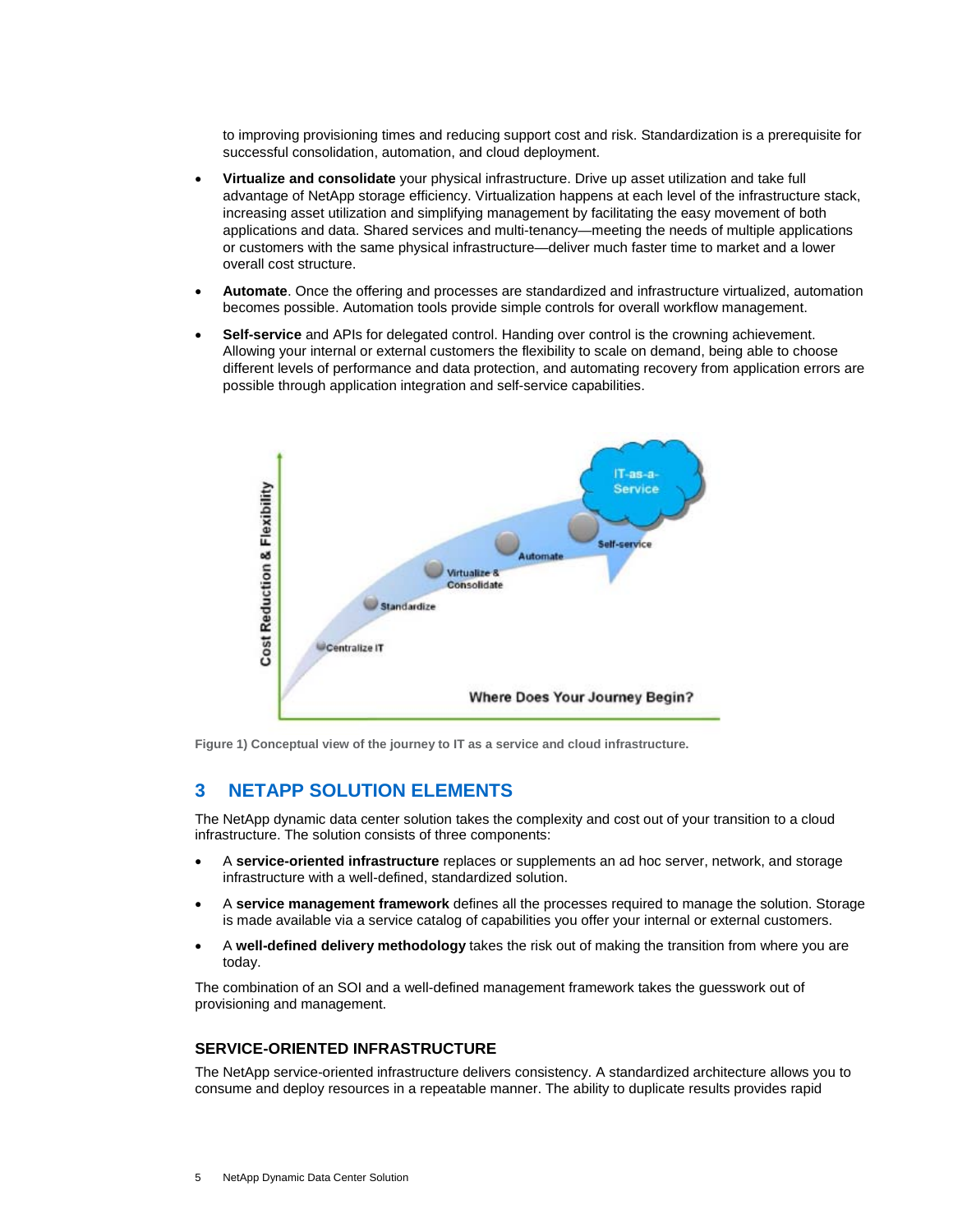provisioning and overall operational efficiency. Figure 2 shows a logical overview of the NetApp dynamic data center solution.



**Figure 2) Logical overview of the NetApp service-oriented infrastructure.**

The technology stack of the NetApp dynamic data center solution consists of four primary layers. The goal is to drive compliance when you want to either scale out the physical storage pool (provisioning) or consume storage from the pool (activate applications).

- The **application layer** includes a number of application and OS standards that we call activation guides. These guides detail how you will consume storage to achieve real process efficiency.
- The **server layer** can include both physical and virtual servers. The goal is to provision, activate, protect, and recover your data quickly and cost effectively.
- The **network layer** design goal is to build a single solution that can simultaneously meet the needs of both Ethernet and Fibre Channel storage traffic. This provides the ability to deliver a consistent set of features and performance.
- The **storage and data protection layer** consists of an agile and dynamic infrastructure that can change as business demands change. The NetApp unified storage architecture gives you the flexibility to choose not only the right protocol but also the right performance, and to accommodate your storage growth rates in the most cost-effective way. (The NetApp unified storage architecture is described in detail in a white paper entitled "Unified Storage Architecture: Enabling Today's Dynamic Data Center."<sup>[2](#page-5-0)</sup>) This service-oriented solution integrates a broad range of products and capabilities.

Collectively, these layers provide (1) high data center efficiency through thin provisioning, zero space cloning, multiple classes of service, and efficient data protection; (2) application-aware data protection for both system and site failures to minimize operational risk; and (3) dynamic infrastructure through rapid backup and recovery, instantaneous cloning for development, QA, data mining, and image cloning.

-

<span id="page-5-0"></span><sup>&</sup>lt;sup>2</sup>NetApp WP-7054-1008. <u>http://media.netapp.com/documents/wp-7054.pdf</u>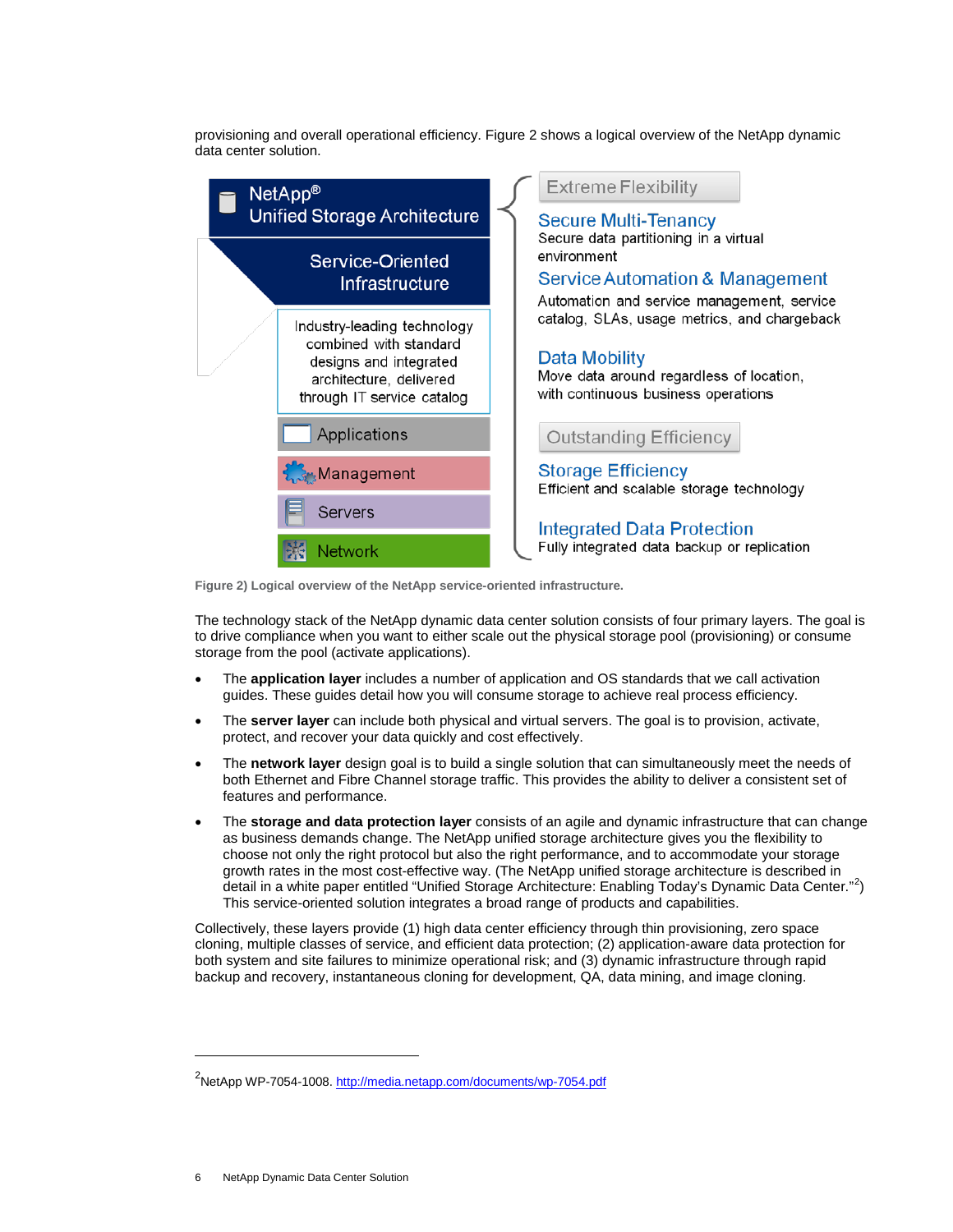|                        | <b>Typical</b>  | <b>Possible with NetApp</b>                  |
|------------------------|-----------------|----------------------------------------------|
| Management             | 250TB per FTE   | Up to 2PB per FTE                            |
| <b>TCO</b>             | 10% off the top | Reduce up to 47%                             |
| Provisioning           | <b>Weeks</b>    | <b>Minutes</b>                               |
| Application Deployment | <b>Months</b>   | <b>Weeks</b>                                 |
| Utilization            | 30%-40%         | Data: 100%-2000%<br>Storage: 75% or greater  |
| Storage Efficiency     | 35%             | Guaranteed 50% less<br>Up to 85% less for VI |
| Backup and Recovery    | Hours           | <b>Minutes</b>                               |
| Clones                 | Hours           | <b>Minutes</b>                               |
| Power                  | 10% reduction   | 20%-50% reduction                            |

Source: 2007 Oliver Wyman: Sensis Case Study

**Figure 3) Cost savings and efficiency gains that result from the NetApp SOI and service management framework.**

New capabilities can be made available to all applications within the environment very quickly. The dynamic nature of the solution meets the changing demands of a wide range of applications with flexibility to choose not only the right protocol but the right performance, and to meet the most aggressive storage growth in the most cost-effective way. In summary, this SOI lets you scale out and consume storage with minimum management overhead for maximum efficiency; it is a prerequisite for achieving automation.

#### **SERVICE MANAGEMENT FRAMEWORK**

The NetApp service management framework is closely aligned to the Information Technology Infrastructure Library (ITIL), which has been designed to increase the rigor of best practices used within the IT industry. A key goal of ITIL is to help IT teams better understand costs and reduce fixed costs wherever possible.

This service management framework defines all of the services necessary to operate a storage infrastructure and includes seven services:

- **Lifecycle management** covers both configuration and asset management.
- **Capacity planning** defines how you determine what storage you need in order to have enough capacity available on demand.
- The **solution architecture** service defines how you add new feature sets to enhance the capabilities of your storage environment. You might choose to add such features as compliance, encryption, thin provisioning, deduplication, and so on.
- **Procurement** is the act of buying storage to scale out your environment. The procurement service makes sure that you always buy the correct storage and deploy it in the proper way. The combination of a standardized architecture and this procurement service enables the right purchasing decision to be made every time.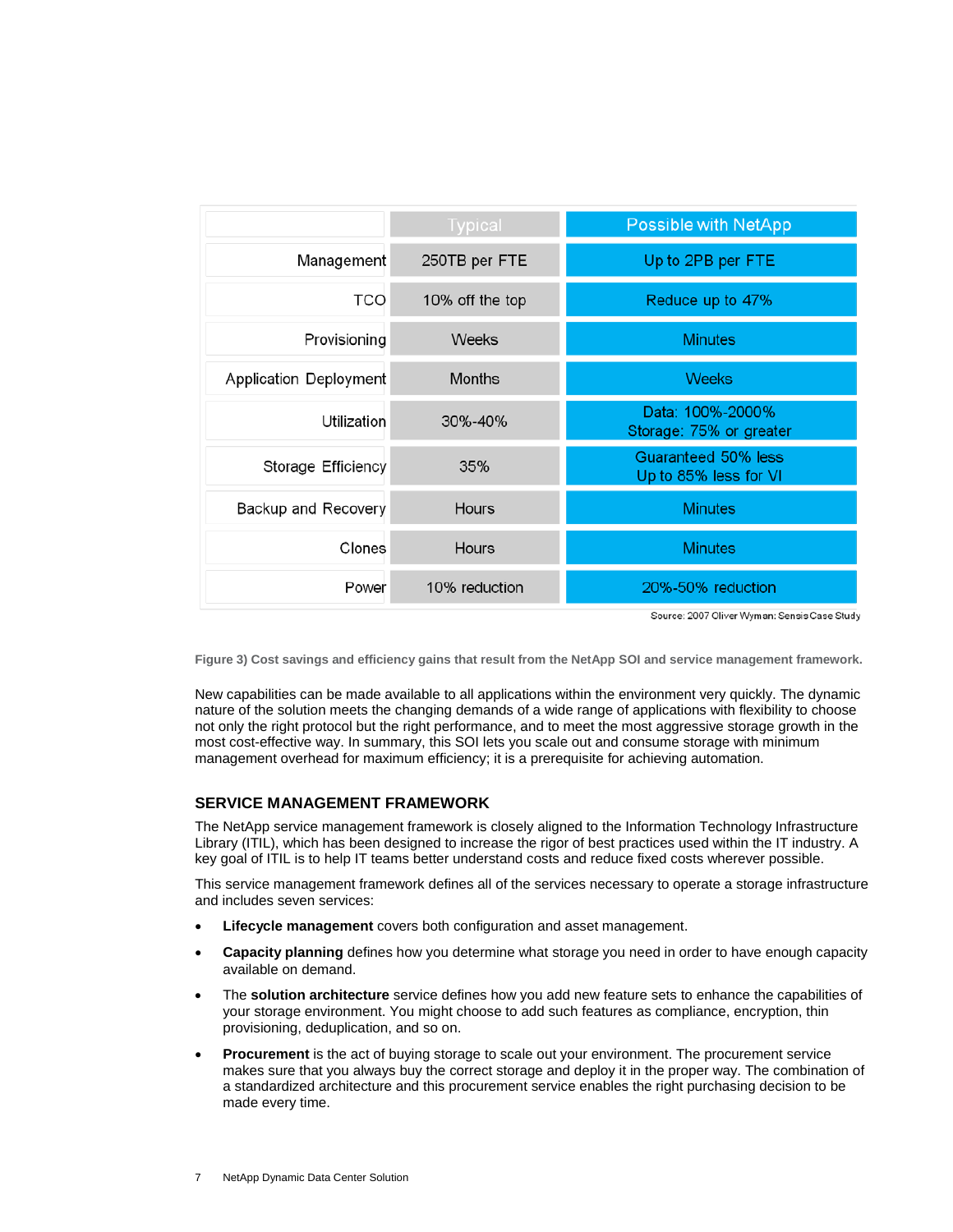- **Storage design and activation** define the way you deploy storage, and include the design documents that describe the environment as well as the methods for storage activation.
- **Change management** integrates your storage environment into your change management processes, allowing you to effectively assess the risk of any changes that are made.
- **Maintenance and support** define the maintenance and support services that protect the health and availability of your storage environment.



**Figure 4) Service management framework.**

Five processes overlie the seven services. These five processes are all that are required to run your data center.

**Provisioning Physical Capacity.** The purpose of the provisioning process is to assess requirements and make sure that sufficient capacity is installed into the pool ready for activation as required. The process is primarily concerned with capacity planning and the deployment of physical resources in accordance with defined design standards.

A well-formed provisioning process reduces the labor required to deploy new storage by using standard configurations and designs to remove the "white space" in the provisioning process.

• **Activation.** The activation process uses virtualization to present storage and data protection capabilities to applications. Applications consume the preprovisioned storage in accordance with the activation standards. The process is primarily concerned with consumers of the storage and the configuration control of the deployed solutions.

A strong activation process can dramatically reduce the time needed to activate resources in support of new customers or new business initiatives by using standard activation guides. Consistent activation processes also reduce the labor required, as activation is template driven. This removes the variability in the activation of technology and can drive efficiency through the technology stack in the data center.

• **Solution Architecture.** The purpose of the solution architecture process is to evolve the architecture in a controlled manner. This evolution may include software version upgrades, hardware models, or the introduction of new functionality.

The solution architecture process, by facilitating careful decision making that takes into account the overall design, assists in reducing support costs and eliminating outages.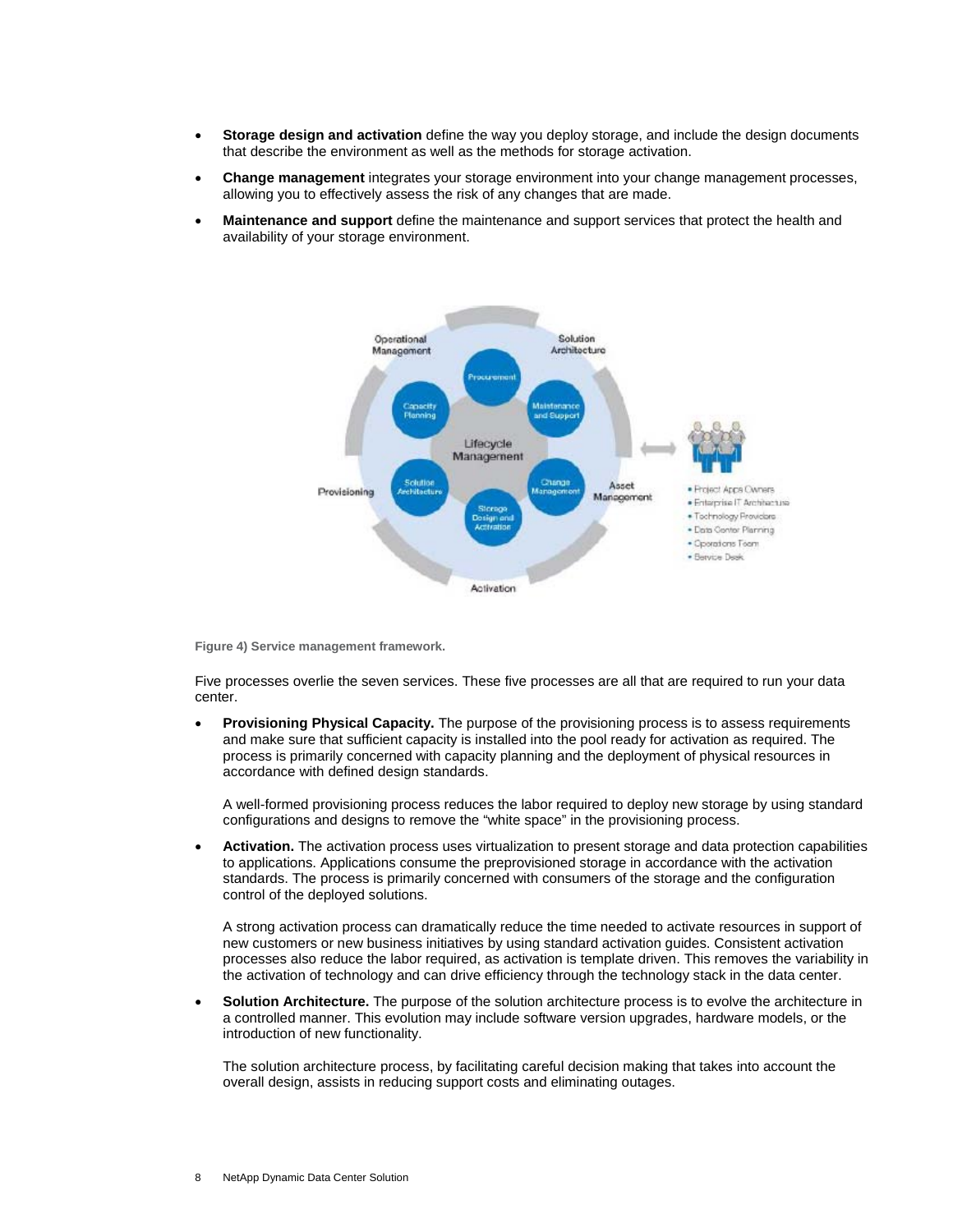• **Asset Management**. The purpose of the asset management process is to manage the deployed assets. This includes leasing of hardware, software licenses, and versions. It also includes the replacement of aging assets.

Asset management provides efficient use of assets to maximize return on investment.

• **Operational Management**. The purpose of the operational management process is to maintain the deployed infrastructure. This process is the key to operational stability with interfaces to your problem management processes and the automated functionality provided by NetApp toolsets.

The service-oriented infrastructure makes the support process efficient. Standard configurations reduce outages and ultimately reduce the support costs in the event an outage does occur because the configuration is well known and fully documented.

The NetApp dynamic data center solution represents a paradigm shift. New technology requirements are no longer handled on an ad-hoc basis. The NetApp solution allows your internal or external customers to choose from a service catalog of standard configurations and capabilities that you have defined up front. This service catalog—part of the SOI—is implemented and managed as part of the service management framework.

A service catalog is tailored to satisfy 90% of business needs from a defined set of offerings that can be provisioned and integrated rapidly. A typical service catalog provides:

- Storage tiers so that applications can be matched with their capacity and performance needs
- Different levels of data protection to meet varying RPO and RTO requirements
- Support for a standard set of physical and virtual operating systems and server types
- Activation guides to provide standards for application connectivity and data layout that have been tested for throughput and latency
- A long-term retention option for archive or compliance needs

#### **WELL-DEFINED PROJECT DELIVERY METHODOLOGY**

The prospect of transforming your data center to a cloud infrastructure by implementing the NetApp dynamic data center solution might seem daunting, but NetApp has helped customers worldwide make the transition. Our dedicated Professional Services team and Authorized Professional Service Partners have the expertise to assess your situation, provide valuable insights, and create and execute a plan that will help you achieve your goals with the least cost, minimum risk, and the least disruption to your ongoing operations.

Our project delivery methodology is designed to mitigate the risks associated with the transition. We use a well-defined work breakdown structure; clear project management methodology; and a clear division of labor between NetApp, NetApp partners, and your IT team. Our phased approach allows us to rapidly deploy services in a predictable and repeatable fashion.

We recognize that everyone's needs are different and that not everyone is inclined or able to undertake a full data center transformation at one time. That's why we offer the Fast-Start Workshop to help illuminate the path to complete data center transformation, in a prescribed format that addresses your unique business needs.

The NetApp Fast-Start Workshop is a two to four-day program designed to:

- Identify application and infrastructure targets based on capacity, performance, and service-level needs.
- Assess impacts on cost savings, efficiency gains, and performance improvements.
- Identify the top five process improvements in cost and efficiency, agility and timeliness, and progress toward IT as a service.

You choose the granularity of transformation that makes sense for your needs, from incremental steps to a single large effort. If you proceed in a stepwise fashion, all planning is done with the end goal in mind, so no effort is wasted. The savings that result from each step can help to fund the next step.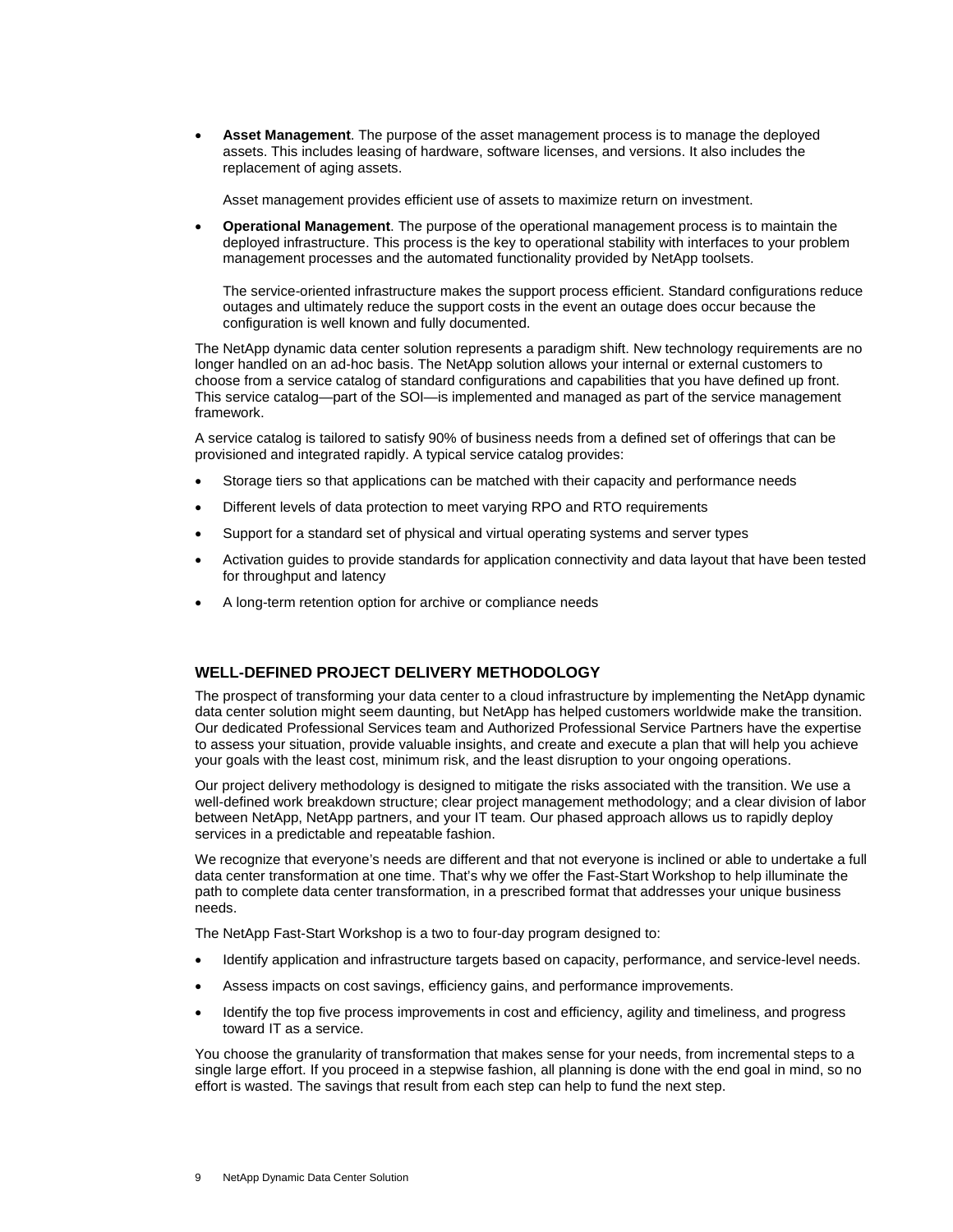# **4 BENEFITS OF THE NETAPP SOLUTION**

The NetApp dynamic data center solution drives down total cost of ownership and reduces complexity. It also decreases the time it takes to install provisions for a new customer or application (time to market) and mitigates both deployment and business risk.



**Figure 5) The NetApp dynamic data center decreases cost, risk, and time to market.**

### **DRAMATICALLY REDUCED COSTS**

The NetApp dynamic data center solution drives down acquisition costs by dramatically increasing storage efficiency. By eliminating point solutions and standardizing your storage architecture, you get the full benefit of storage consolidation. This is amplified by proven NetApp storage efficiency technologies, including unified storage with flexible volumes, space-efficient Snapshot™ copies and clones, thin provisioning, and deduplication.

These technologies significantly increase storage utilization, reducing the total amount of storage you need and cutting your requirements for floor space, power, and cooling. You can learn more about these technologies in a NetApp white paper entitled "Unified Storage Architecture: Enabling Today's Dynamic Data Center."

A second factor that reduces cost is operational efficiency—the number of people it takes to operate your storage environment. One dynamic data center customer grew storage by 10 times (from 1.6PB to 16PB) without adding additional staff. If you are experiencing the typical 50 to 100% annual growth rate for storage, the NetApp solution can enable you to scale out your environment without adding to your support team.

Customers who have implemented the NetApp dynamic data center solution already realize the full cost benefits:

- A major European telecom company saw a return on investment in just eight months across capital and operating expenses.
- A Pacific Rim telecom provider saw storage utilization rates double and can now manage more than 20 times more storage per full-time employee than before.
- Sensis, a leading Australian information services company, achieved a 47% reduction in total IT costs<sup>[3](#page-9-0)</sup>.
- Activision, a leading electronic game developer, saw a 50% decrease in storage required and slashed cloning times from days to hours [4](#page-10-0) .

-

<span id="page-9-0"></span><sup>&</sup>lt;sup>3</sup> Sensis Case Study, Oliver Wyman, July 2007.<http://media.netapp.com/documents/sensis-case-study.pdf>

<sup>&</sup>lt;sup>4</sup> "Activision Protects Data and Transforms Development"<http://media.netapp.com/documents/activision.pdf>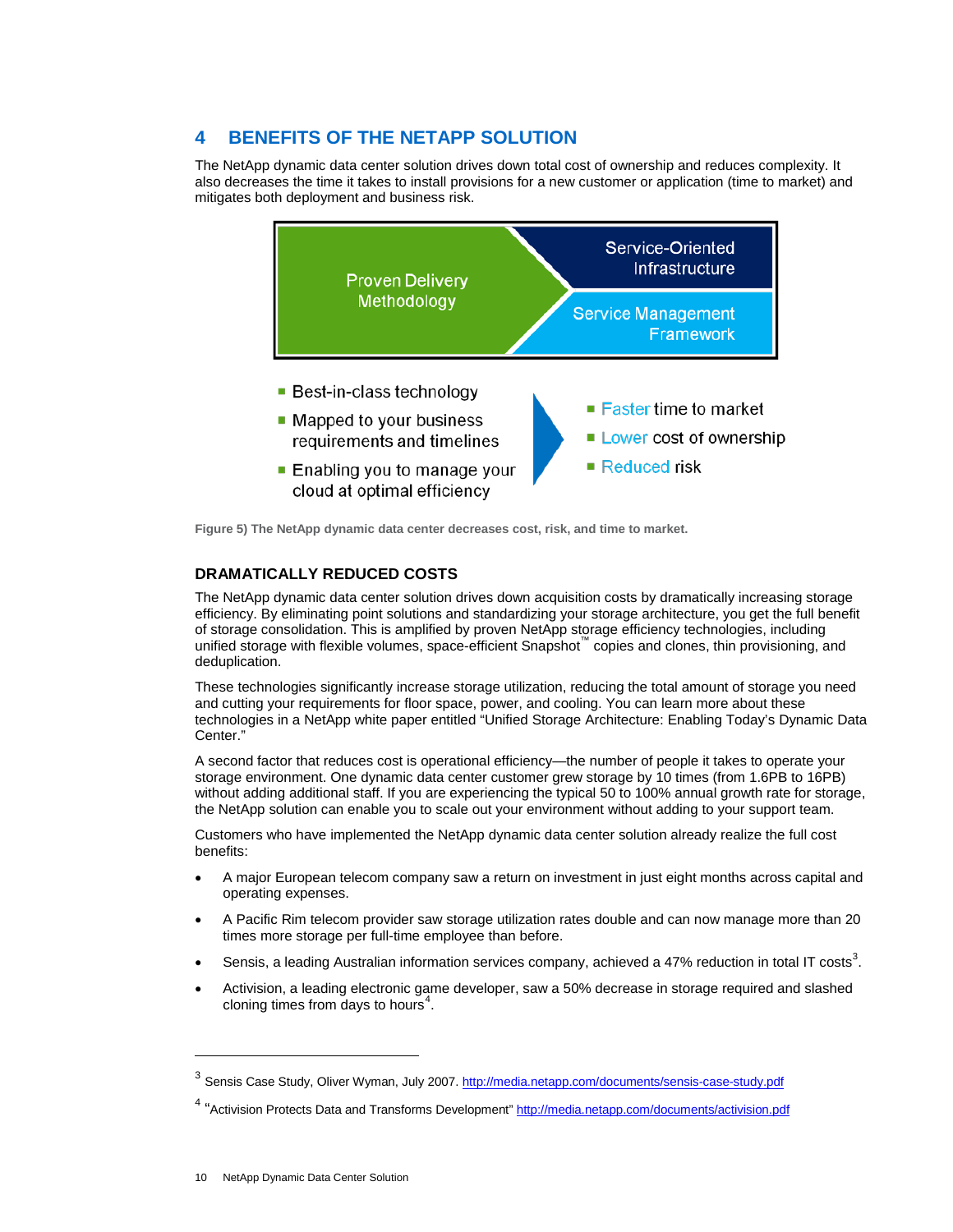#### **FASTER PROVISIONING AND DEPLOYMENT**

The NetApp dynamic data center solution takes the complexity out of provisioning, yielding a major reduction in the time it takes to deploy and activate storage. The traditional process of deploying a point storage solution includes:

- Determining what architecture to use
- Deciding on a storage system
- Finding the budget and procuring the hardware
- Installing the hardware
- Laying out the storage volumes

This is obviously time consuming, and the end results highly depend on the quality of the decisions made at each point. With the NetApp service management framework, all provisioning tasks are clearly defined in advance, so there are no delays, and the outcome is always predictable. Provisioning time goes from months to days—or hours if needed.

#### **ENHANCED DEVELOPMENT AND TEST**

Whether your infrastructure serves internal or external customers (or both), you need to be able to support development and test activities. NetApp cloning technology allows you to provision test environments very rapidly without making space-consuming copies. Because much less storage is required, you can support development and test environments much more cost effectively.

Rather than constantly provisioning storage, you simply set and enforce storage policies. NetApp cloning technology gives development and test teams the ability to freely clone all the test environments they need without consuming massive amounts of storage and without administrator assistance. The result is development and testing that go faster and achieve better quality.

#### **REDUCED RISK**

A storage environment made up of disparate storage systems and a variety of backup and DR solutions growing at 50% to 100% annually will quickly become unsustainable. Such an environment is simply too labor intensive and ultimately becomes impossible to scale further with reasonable resources. The NetApp dynamic data center solution utilizes integrated data protection to define a single set of standard practices that encompass your entire storage environment. All data is protected using consistent, well-defined methods, significantly reducing business risk.

<span id="page-10-0"></span>

| Area                           | <b>Benefit</b>                                                                                                                                                                                               |
|--------------------------------|--------------------------------------------------------------------------------------------------------------------------------------------------------------------------------------------------------------|
| Infrastructure operations      | Manage up to 2PB per full-time administrator<br>٠<br>Reduce provisioning from weeks to minutes<br>$\bullet$<br>Increase utilization rates to 75% or higher<br>٠<br>Cut raw storage requirements in half<br>٠ |
| Data center operations         | Reduce power consumption 20% to 50%<br>٠<br>Save up to 50% in floor space<br>٠                                                                                                                               |
| <b>Application development</b> | Clone test data sets using only incremental storage<br>$\bullet$<br>Test more and test more often                                                                                                            |
| <b>Database operations</b>     | Cut backup windows from hours to minutes                                                                                                                                                                     |

**Table 2) NetApp dynamic data center solution benefits**